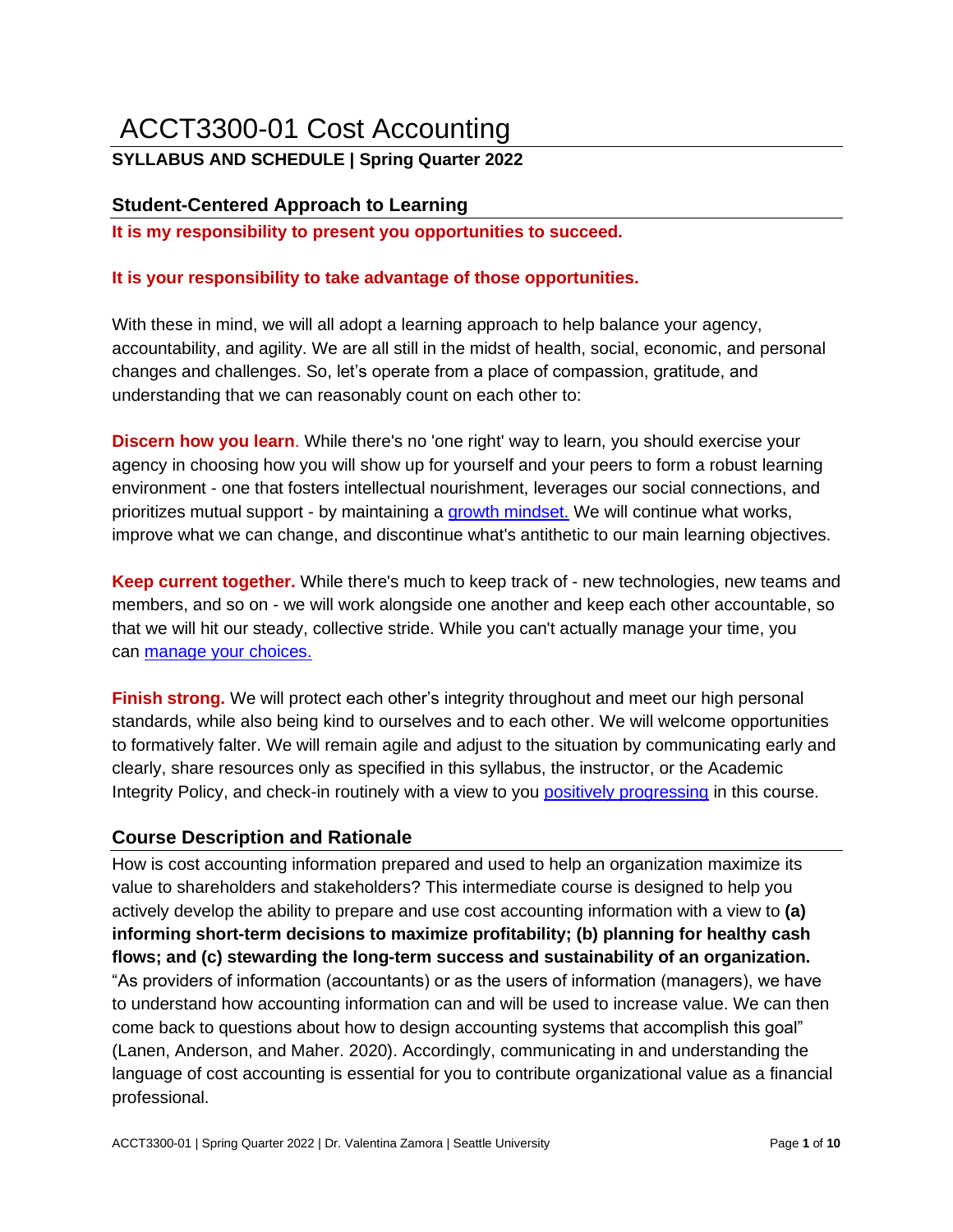# **Course Information**

| Course code:         | ACCT3300-01             |
|----------------------|-------------------------|
| Number of credits: 5 |                         |
| Course format:       | In-person, ADMN 306     |
| Class times:         | T/Th $3:45 - 5:50$ p.m. |
| First session:       | Tuesday, Mar. 29        |
| Final exam:          | Thursday, Jun. 9        |

# **Office Hours for Students**

# **Instructor Information**

| Instructor:                                   | Dr. Valentina Zamora     |
|-----------------------------------------------|--------------------------|
| Canvas site:                                  | ACCT 3300 01 22 SQ       |
| Email:                                        | zamorava@seattleu.edu    |
| Phone:                                        | 206-296-5703             |
| In-person, in PIGT 414: T/Th 2:30 - 3:30 p.m. |                          |
| Virtually, in Zoom:                           | Select slots in Bookings |

**In-person or virtually:** To meet in-person, drop-in on the days and times listed above. These meetings are a chance for us to meet one-on-one or in small groups to discuss the course, your learning, your future plans, or just to check in. My weekly availability will change as I anticipate your needs change. To meet virtually, select one 10-minute (or two back-to-back slots) as you need using the Bookings link provided above. Once you've booked a virtual meeting, you'll receive an email confirmation with the Zoom meeting ID to join. I've set up a waiting room to ensure you receive my full attention during your time slot – and to maintain your privacy.

# **Contact and Response Times**

**Use SU email to get a timely response:** Your email subject heading should read "ACCT3300 - XX" where "XX" is the area of concern (e.g., questions about course materials, discussion and documentation of extenuating circumstances, advanced requests related to class sessions or assignments, etc.). Due to the constant threat of viruses, I delete without reading any messages without a subject, or with a subject that I find suspicious. If you practice good business communication skills and use SU email to contact me, you can generally expect a response within the next business day (i.e., Mondays to Fridays, except holidays). You are responsible for any and all messages and announcements that I send. It is also your responsibility to maintain free space in your mailboxes so that you can receive messages with attached documents.

# **Course Learning Objectives**

On successful completion of this course (i.e., by *passing* this course), you will be able to:

1. Measure, analyze, and explain various costs and their impact on an organization's value;

2. Apply the concepts, tools, and techniques of cost management systems to various business situations; and

3. Evaluate the design of management control systems in a variety of organizational contexts.

# **Albers Undergraduate and Accounting Program Learning Outcomes**

- 1. Demonstrate understanding of the body of knowledge encompassed by the Undergraduate Business Foundations courses (Albers Undergraduate Program);
- 2. Propose alternatives in a managerial decision context using cost analysis to support your reasoning (Accounting Program); and
- 3. Weigh the ethical, stakeholder, and stewardship implications of an accounting decision (Accounting Program).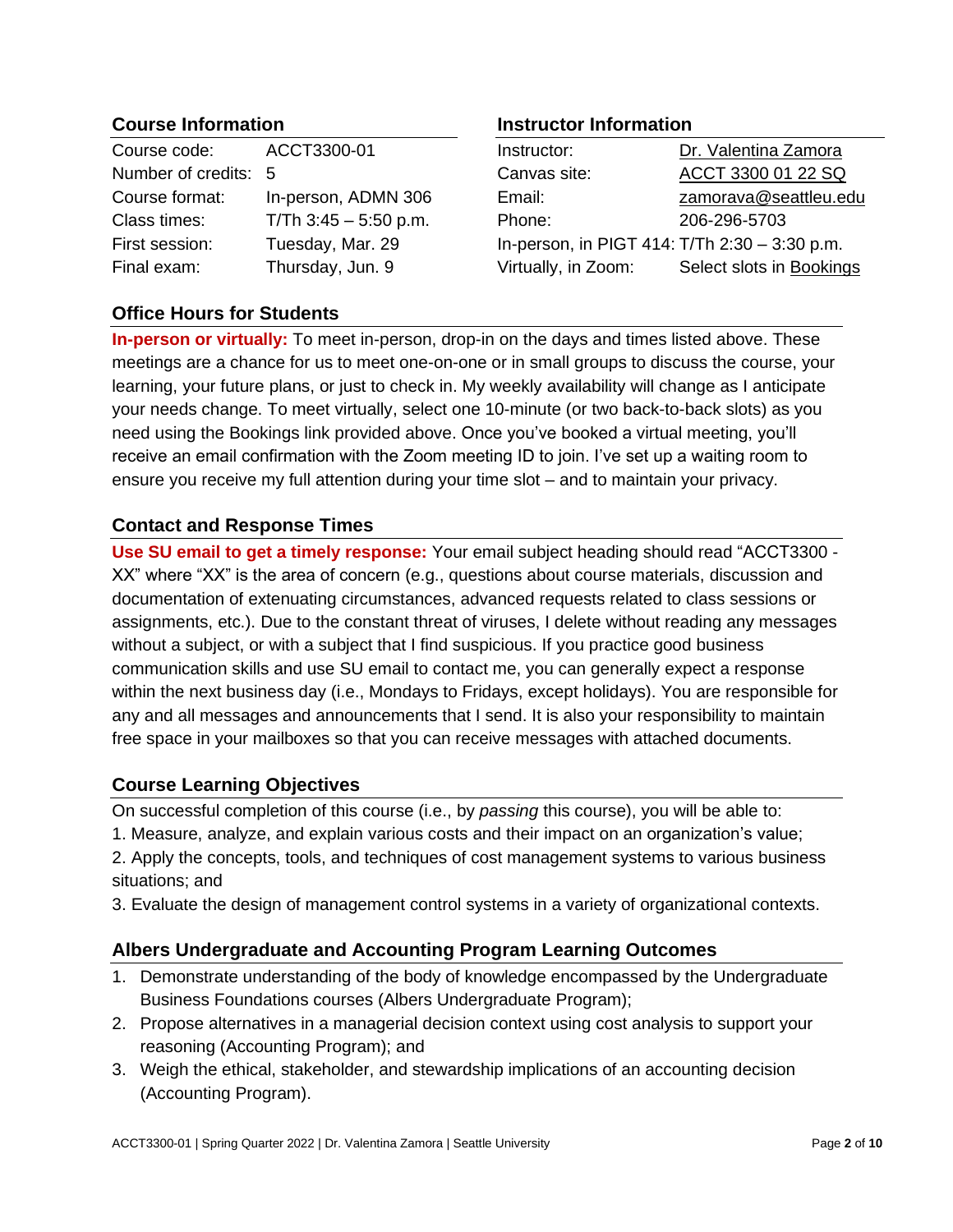# **Assignments and Grading**

| <b>ASSIGNMENTS</b>       | LEARNING OBJECTIVES | <b>POINTS</b> | <b>WEIGHT</b> | <b>DUE DATES</b>          |
|--------------------------|---------------------|---------------|---------------|---------------------------|
| <b>Adaptive Readings</b> | 1, $2$ , and $3$    | 40            | 10%           | Mondays, 11:59 p.m. PT    |
| <b>Homework Sets</b>     | 1, $2$ , and $3$    | 80            | 20%           | Wednesdays, 11:59 p.m. PT |
| <b>Team Cases</b>        | 1, $2$ , and $3$    | 120           | 30%           | May 2 and June 6          |
| Quizzes                  | 1, $2$ , and $3$    | 80            | 20%           | Sundays, 11:59 p.m. PT    |
| Exams                    | 1, $2$ , and $3$    | <u>80</u>     | 20%           | May 8 and June 9          |
| <b>Totals</b>            |                     | 400           | 100.0%        |                           |

**Note 1**: Limit discussion of all assignment types to instructions, requirements, and guidance. Unacknowledged sharing, copying, or using any (even partial) solutions with present or past students or teams is prohibited and will be addressed based on the Academic Integrity Policy. **Note 2**: Protect your integrity. Submit only your own work, refrain from using any outside sources or people to help you, refrain from allowing another person to share, copy, or use any of your work, and turning off and keeping out of view all electronic devices, including cell phones. **Note 3**: Recovery points are possible for insightful contributions after assignment due dates.

# **Assignment Descriptions**

**Adaptive Readings.** Eight adaptive readings worth five points each check your comprehension and metacognition. Each is online, untimed, open resources, and allows for one, penalty-free revision by the due date. Take extra notes on the micro-lectures to set yourself up for success.

**Homework Sets.** Eight homework sets worth ten points each reinforce concepts and skills. Each is online, untimed, open resources, and allows for one penalty-free correction by June 6.

**Team Cases.** Two team cases worth sixty points each reify and integrate your learning across modules. Fifty points are based on your team's final work product. Five points are based on teamwork evaluations, and five points are based on in-class instructor and peer team evaluations.

**Quizzes.** Eight quizzes worth ten points each test your competency level. Each is online, timed, locked browsers, closed resources, open blank Excel and calculator, and allows for a second, full attempt with a 10% score penalty. There is a 10% late penalty per day after the due date.

**Exams.** Two exams are worth forty points each. Exams are online, timed, locked browsers, closed resources, open blank Excel and calculator, and allow for one attempt only. The midterm is based on the first four modules only. The final is based on the last four modules only.

# **Letter grade, Grading scale, and Historical frequency**

| A [Superior]        | 100-94% 10% |       | в-                    | 8%<br>82-80%                  |
|---------------------|-------------|-------|-----------------------|-------------------------------|
| А-                  | 93-90%      | - 36% | $C+$                  | 3%<br>79-77%                  |
| B+ [Average] 89-87% |             | - 19% | $C$ [Adequate] 76-73% | - 3%                          |
| B [Good]            | 86-83%      | 18%   |                       | C- and below 72% and below 3% |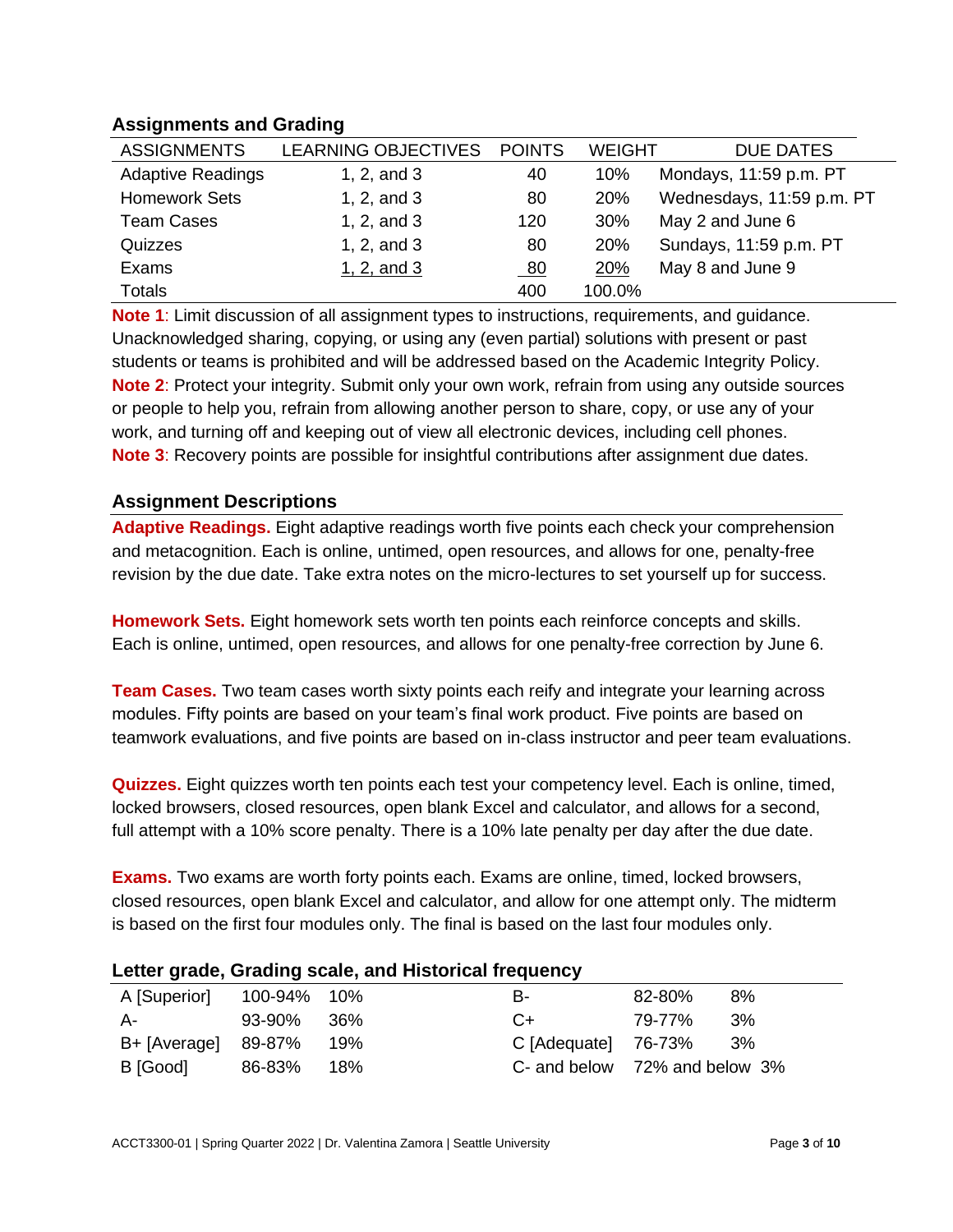# **Grading Procedures and Policies**

## **ACTIVE PARTICIPATION AND WORKLOAD EXPECTATIONS**

You develop professionalism by practicing an appropriate tone in your work and participation. Research studies show that when students actively ask and answer questions, they take greater interest in the material, they clarify shared misconceptions, and they retain more information.

You are expected to actively participate in all sessions. Given ongoing circumstances this term, there is no attendance grade in this course. Rather, insightful contributions to learning activities, collaborations, and team case debriefs serve as recovery point opportunities. Flexibility is key, and my primary goal is to enable you to focus on your learning without worrying about attendance if, for example, a family member is unwell and needs your support.

In any course, the total "structured time" of coursework is comprised of class sessions and outof-class work. You can expect to devote an average of three hours of structured time of coursework for every course credit. **As this is a 5-credit class, you can reasonably expect a weekly average of 15 hours of total structured time for coursework. Two 2-hours class sessions per week thus leaves about 11 hours of additional out-of-class work for reading, note-taking, reviewing, assignments, team meetings, etc.** I have spread the workload thoughtfully for the course, but if you find you have less than normal amount of work one week, you can prepare ahead for future sessions.

This course makes rigorous demands on your critical thinking, analytical, and communication skills. It requires you to assimilate material, understand it in some depth and then apply it to various contexts. It should therefore not be undertaken casually. It also tends to be cumulative if you fall behind or feel challenged by material early in the course, it becomes more difficult to catch up later. Seek guidance in a timely fashion and take on all opportunities to learn and grow.

## **ASSIGNMENT DEADLINES AND EXTENSIONS**

It would greatly help the learning process if you are able to submit your assignments by the stated due dates. However, these are not normal times! If you find that you are unable to complete an assignment on time, *please communicate with me in advance*. I'll do my best to be flexible; for that to happen, we need to keep in dialogue so that I may know how to support you.

To help keep yourself on track, I strongly encourage you to plan ahead: Use the course schedule to see when assignments are due, and to setup calendar reminders. Block out routine times in your calendar now for when you'll work on assignments for this course. Give yourself more time than you normally would; we all know it's a bumpy time outside the course!

An agreement to receive an Incomplete (I) grade may be negotiated if your circumstances do not allow you to finish the course on time. The Incomplete Grades Policy of the university is available on the Office of the Registrar web site: [https://www.seattleu.edu/redhawk](https://www.seattleu.edu/redhawk-axis/academic-policies/)[axis/academic-policies/](https://www.seattleu.edu/redhawk-axis/academic-policies/)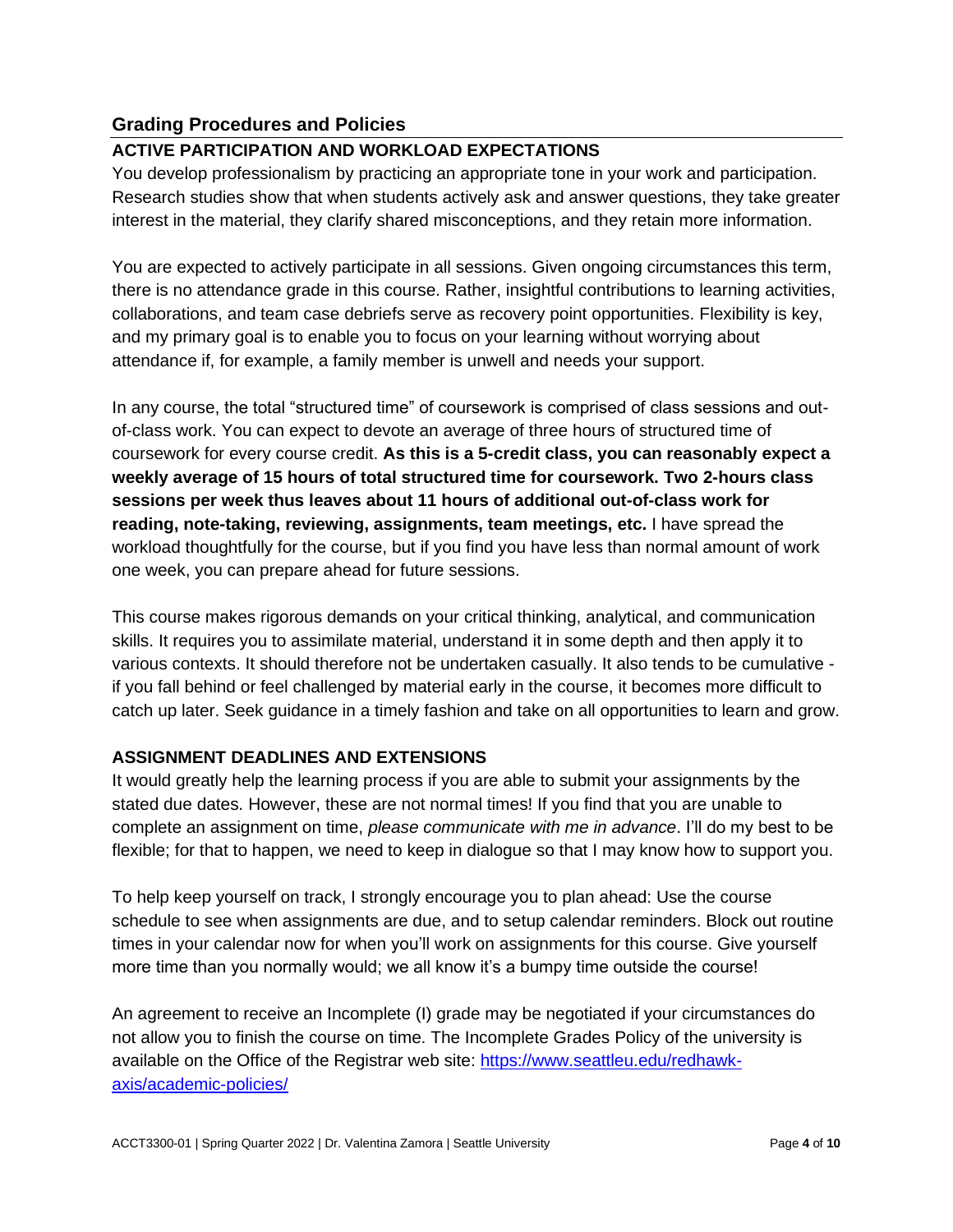# **Course modality, Canvas organization, and Workflow schedule**

I'm excited to be teaching in-person again. You should expect that instructional methods will be experimental and evolving as we deal with current and potentially changing norms and policies.

The course format is in-person, flipped classes on Tuesdays and Thursdays. 'Flipped' means that you will complete pre-work assignments before each class session so that you can actively contribute during class. To help keep you on track and accountable, there are Monday, Wednesday, Friday, and Sunday due dates that serve as milestones. In general, you will review one chapter (from managerial accounting) and we will introduce another chapter each week, so our Canvas site is organized as one module per week. Use the workflow schedule to help you plan individually, as part of a team, and for the term.

There are five workflow parts in each module designed to help you sequentially 'level-up,' as consistent with the [Ignatian Pedagogical Approach of Context-Experience-Reflection-Action-](https://www.seattleu.edu/media/university-core/files/Ignatian-Pedagogy.pdf)[Evaluation.](https://www.seattleu.edu/media/university-core/files/Ignatian-Pedagogy.pdf) Complete Part 1 (the micro-lectures and adaptive reading) by Monday, so that you can begin practicing new concepts and competencies in Part 2 (class activities on Tuesday). Complete Part 3 (the homework set) on Wednesday, so that you can strengthen weak spots and collaborate effectively in Part 4 (class activities on Thursday). If necessary, correct your homework by Friday, so that you can set yourself up for success in Part 5 (the quiz) due on Sunday. This cycle repeats weekly.

The assignments in this course build on one another, so the feedback process is an important part of your learning. My plan is therefore to return your assignments as soon as possible after you have submitted them. Faster feedback means you're more likely to remember what you submitted and can more easily incorporate the feedback for the next assignment.

Three anchors will characterize our shared responsibilities for learning in this course:

- 1. **Resonant** we will anchor, conceive, discover, and micro-drill cost accounting concepts, tools, and techniques using preparatory, active learning activities in Canvas, and then supporting and reinforcing your learning during class sessions and office hours.
- 2. **Relevant**  we will engage in sense-making using a cost accounting lens to make new connections to your past/concurrent courses and experiences, real world events, and organizations of interest; and
- 3. **Reflective** we will enhance your learning by asking what, so what, and now what to develop new insights.

To operationalize this approach, you should come prepared to ask or answer questions from your work in Canvas and in all class sessions; discuss related issues, other points of view, or even opposing ideas. If you find that you haven't managed to complete what's expected per the class schedule, you will likely find that particular class session frustrating, since we will build on and apply the coursework each time (including troubleshooting the issues you found most perplexing), and class sessions will not involve regurgitating the textbook or Canvas content.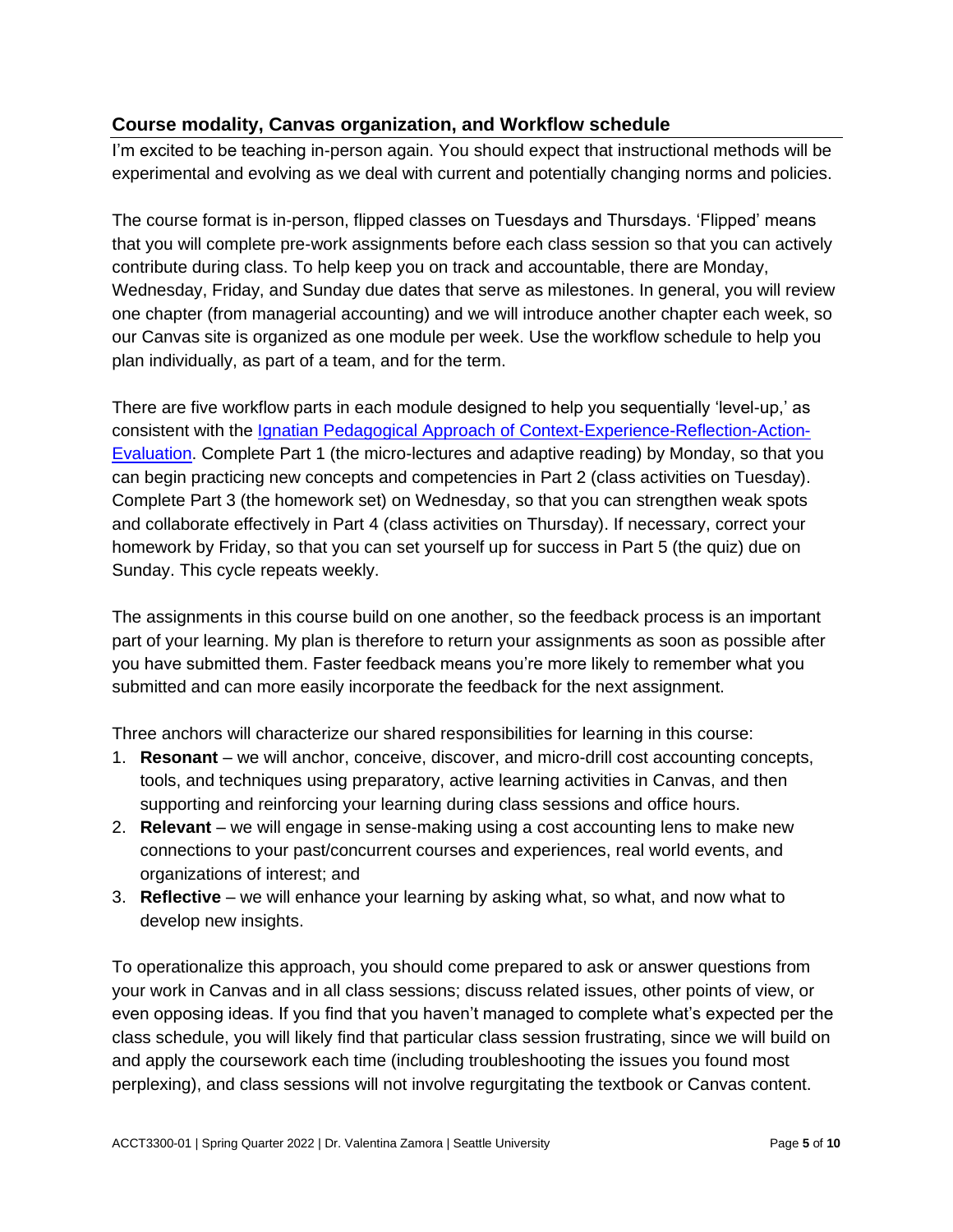## **Required Materials and Technology**

**CONNECT Online Access Card to: Lanen, Anderson, and Maher's Fundamentals of Cost**  Accounting, 6<sup>th</sup> edition. In order of most cost-effective, purchase: (a) [directly through Canvas;](https://video.mhhe.com/watch/4q72PpEpzkXAd3hW4o52c8) (b) from the [publisher](https://www.mheducation.com/highered/product/fundamentals-cost-accounting-lanen-anderson/M9781259969478.html) (scroll down and click on the DIGITAL tab); or (c) from the [SU Bookstore.](https://www.bkstr.com/seattleucampusstore/course-materials-results?shopBy=course&divisionDisplayName=&departmentDisplayName=ACCT&courseDisplayName=3300§ionDisplayName=01&programId=3771&termId=100072769) What you MUST DO is thoughtfully and thoroughly complete the assignments weekly. What you MAY CHOOSE IS HOW to complete assignments in the order and pace that aligns with your [varying attention types,](https://stevenberlinjohnson.com/your-attention-please-ab2f7586f68e) rather than in the order given. Troubleshoot access issues [online](https://mhedu.force.com/CXG/s/) or call **1- 800-331-5094**. Prepare your own notes, handouts, and questions. Good note-taking skills are vital to your career given you can't always expect to access technology and to be given notes.

CONNECT gives you required access to the assignments and assessments and have unique features to facilitate your learning. First, the **SmartBook** feature facilitates adaptive reading, which means that you will get timely feedback on your knowledge acquisition from reading, so you can identify areas to improve, and [review for tests effectively and efficiently.](https://www.youtube.com/watch?v=hqbY2tVNDeI&feature=emb_logo) Second, the browser lockdown feature helps protect your integrity, and hence, the validity of the assessment environment wherein you will demonstrate your achievement of the course learning objectives. What you MUST DO is consistently and persistently maximize the knowledge opportunities in Connect. What you MAY CHOOSE IS HOW to complete the assignments in a habitual manner that aligns with your underlying preferences for [routine and rewards.](https://charlesduhigg.com/how-habits-work/)

**Device, browser, and bandwidth: Computer (laptop or desktop) with reasonably reliable internet connection, and the** [Chrome browser with Proctorio extension.](https://mhedu.force.com/CXG/s/article/Waiting-for-connect-mheducation-com) To minimize distractions and disruptions during sessions, turn off all other devices (cell phones, recorders, etc.) if you can, and silence them if you must. Make sure that your laptop is sufficiently charged. If your phone accidentally goes off, I expect you to turn it off immediately, and not to respond. This is how we will respect each other's time and commitment to learning, and how we will avoid having you leave the session. Multitasking detracts from your own learning opportunity, distracts others, constrains safe and active discussions, and is discourteous to all.

**Learning management system for group collaborations and in-class activities**: **Canvas**. What you MUST DO is diligently use this system to conduct your peer-shareable work. Here's the [communication approach to make your work shareable.](https://seattleu.instructure.com/courses/1593108/pages/class-participation-and-discussions) What you MAY CHOOSE IS HOW to organize your work to maximize shareability. Links to shared files in OneDrive, Google Drive, etc. are unacceptable. Troubleshoot access issues [online](https://www.seattleu.edu/cdlihelp/students/canvas/) or call **1-844-668-0893.**

**Business applications**: **Office 365 and Tableau**. What you MUST DO is use these applications and its features (e.g., Excel cell-referencing) so that your work is readily transmittable, readable, and instructive for others. What you MAY CHOOSE IS HOW to format your work (e.g., Excel worksheets) to maximize readability. Set up your [free access to Office](https://www.seattleu.edu/its/support/guides/office-365/)  [365 via SU,](https://www.seattleu.edu/its/support/guides/office-365/) and free student access to [Tableau.](https://www.tableau.com/about/blog/2013/3/tableau-students-free-access-tableau-desktop-21617#:~:text=Through%20Tableau%20for%20Students%2C%20you,student%20attending%20an%20accredited%20school.) Apple devices may not work, but a bandwidthintensive alternative is to [access Office 365 and Tableau via the SU Virtual Desktop.](https://www.seattleu.edu/its/collab/virtual-desktop/)

**Calculator: A simple one will suffice**. You do not need a financial calculator (e.g., Ti-84 plus).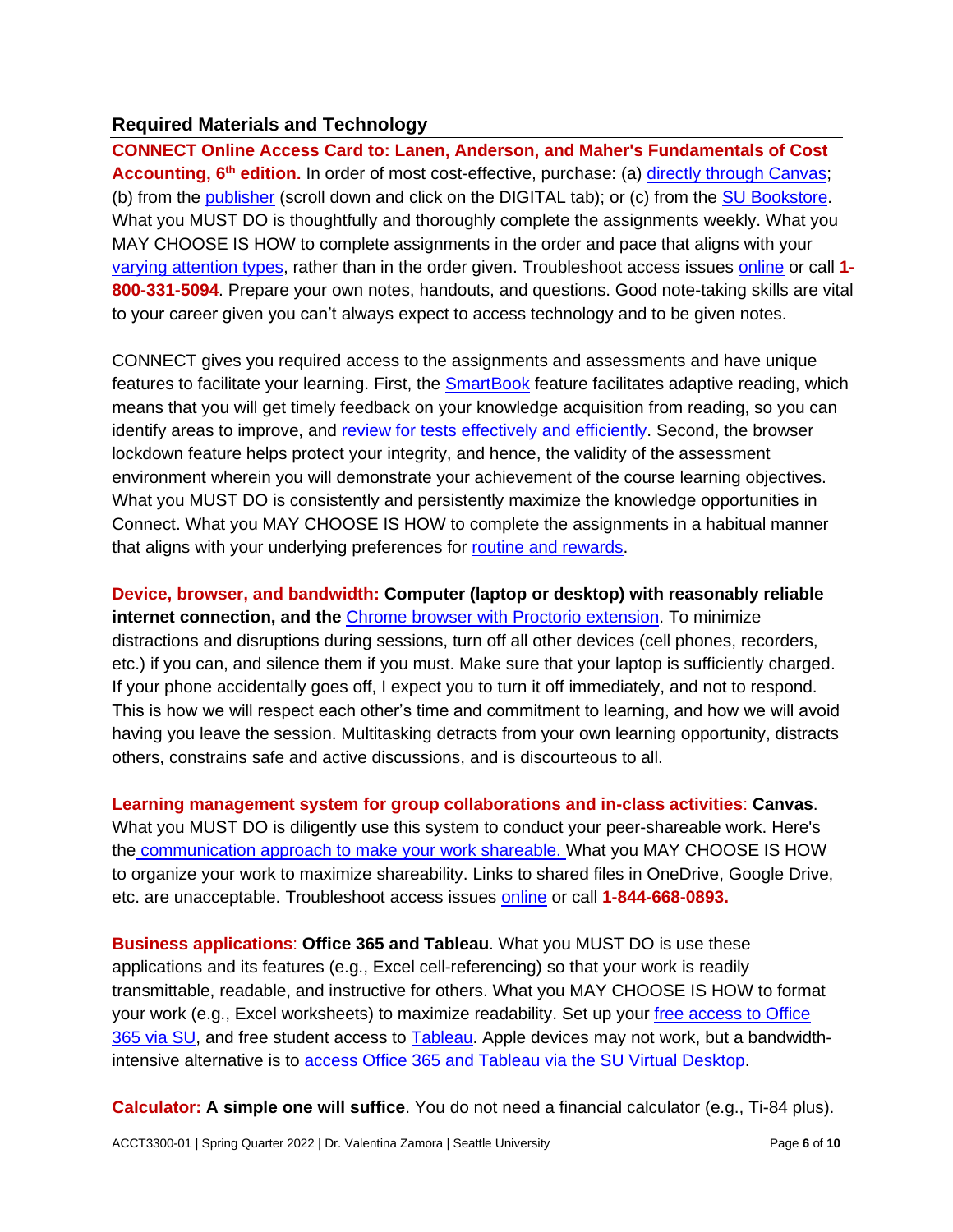# **Course Resources and References**

My goal is to create a learning environment in which you can be successful and feel supported. I will work hard to create and improve the learning environment throughout the term based on my own observations of the course and your feedback on what would help you learn more. In return, I ask and encourage you to make the most of this learning opportunity.

You may find that some of your previously successful strategies in face-to-face settings are less suited to this 'flipped' course format. Developing new strategies will help your learning greatly.

I encourage you to explore the resources below and to work on the assumption that you'll always be developing some new strategies that will help you become a more flexible learner. I am keen to support you in that growth, and plan to build in opportunities for us all to share new strategies with one another either in scheduled class time or via Canvas.

**Your fully-charged laptop.** In order to spread out and maximize the use of space in our classroom, many of the materials we use will be on Canvas, so please bring your laptop to every class. If you don't have access to a laptop, you can [borrow a Chromebook from the](https://libguides.seattleu.edu/technology)  [Library](https://libguides.seattleu.edu/technology) – see "Academic resources" below. Moreover, research shows that your learning is greatest when you are actively involved in making sense of new concepts ("constructing knowledge") and when you do this in community with other students. We will use this approach, so you can expect to:

- engage in plenty of classroom activities to build on the preparation materials you have completed for each class
- work in small groups on weekly assignments and for those groups to change on occasion
- ask your instructor for clarifications, rather than expect lectures.

**Your classmates.** Your classmates are a valuable resource as they have access to the course materials. Past students do not. You will be working with your classmates during and outside our class sessions, so it is to your mutual benefit to get to know each other and [setup systems](https://hbr.org/2016/06/the-secrets-of-great-teamwork)  [for a high-functioning team.](https://hbr.org/2016/06/the-secrets-of-great-teamwork) Expect to support each other as this is the way in the real world.

**Your managerial accounting materials:** ACCT 2310 – Managerial Accounting – is a prerequisite for this course. Hence, you must **review and practice problems to the extent you feel "rusty,"** especially cost concepts (cost classification/behavior, etc.), CFIS (Contribution Format Income Statement), CVP analysis (Cost-Volume-Profit relationships), Relevant cost analysis, cost flows (COGM, COGS, I/S), Cost allocation (actual/normal), Master/Flexible Budgeting, Job/ABC costing, and the [IMA Statement of Ethical Professional Practice.](https://www.imanet.org/-/media/b6fbeeb74d964e6c9fe654c48456e61f.ashx)

**Accounting tutoring services**: The Accounting Department has hired lead tutors. Tutoring is free, flexible, and staffed throughout the week. I highly encourage you to contact them. Sometimes a different voice or perspective is all it takes to solidify understanding. Note the tutors will not directly give answers to problems, but they will walk you through the concepts to help you answer questions. You can [book](https://outlook.office365.com/owa/calendar/AccountingLab1@redhawks.onmicrosoft.com/bookings/) multiple, back-to-back meeting slots as necessary.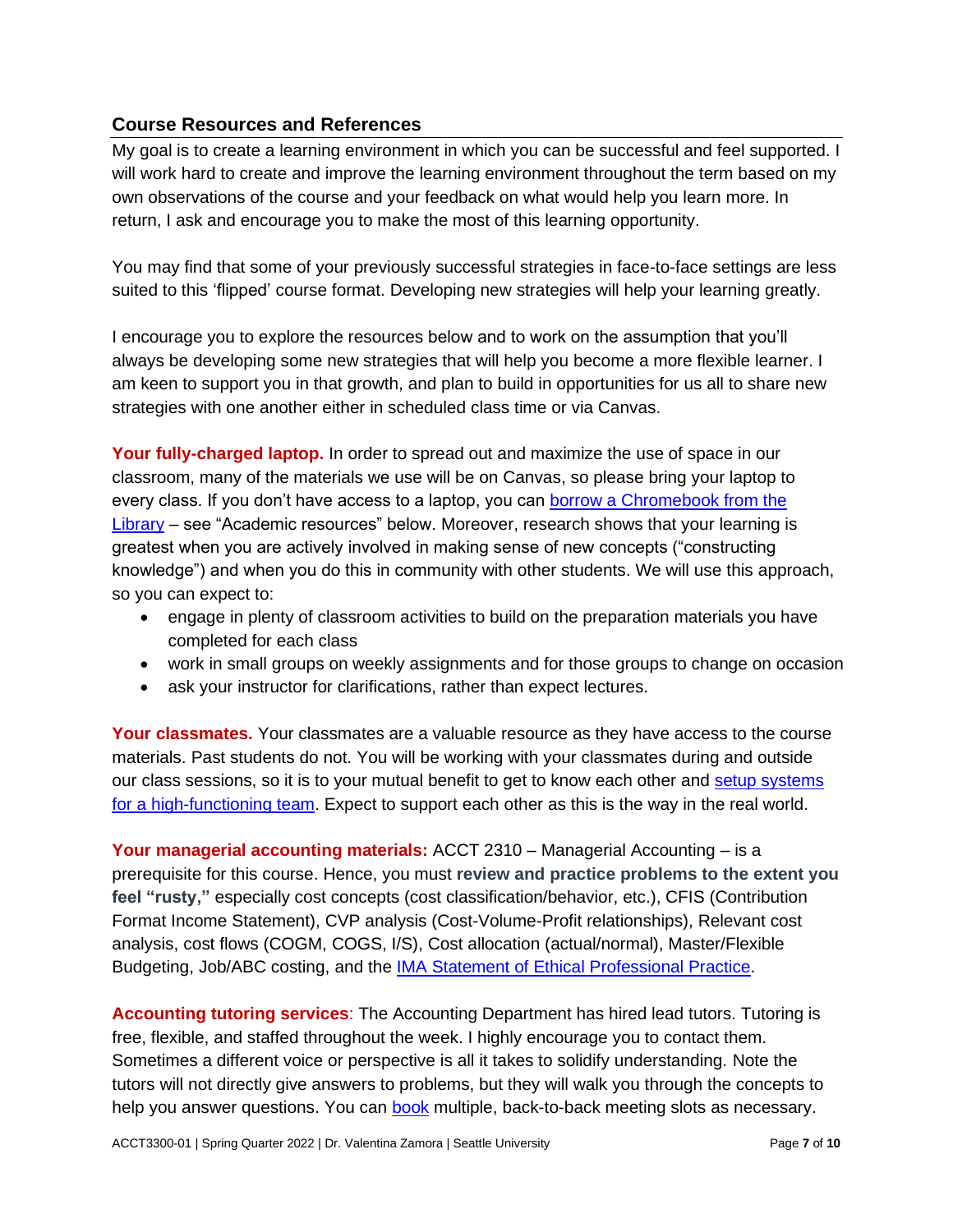**Business periodicals and journals:** Access the **WSJ, [FT,](https://primo.seattleu.edu/permalink/f/olv9iv/CP71186165710001451) [NYT,](https://primo.seattleu.edu/permalink/f/olv9iv/CP71226258600001451) [HBR,](https://primo.seattleu.edu/permalink/f/olv9iv/CP71185743750001451) CFO**, and The [Economist](https://primo.seattleu.edu/permalink/f/olv9iv/CP71185505580001451) via the [SU library](https://www.seattleu.edu/library/). Start with the [research introduction page](https://libguides.seattleu.edu/business) and contact the Business Research Librarian from there. Also, subscribe or follow relevant media such as the [IMA](https://www.imanet.org/?ssopc=1) and the ones from the following professional service providers: **Deloitte, [KPMG,](https://advisory.kpmg.us/insights/insights-for-your-role/cfo-real-insights.html) [EY,](https://www.ey.com/en_gl/cfo-agenda) and [PwC.](https://www.pwc.com/us/en/cfodirect.html)** 

#### **University Resources to support your learning**

#### **ACADEMIC INTEGRITY TUTORIAL**

The integrity of your degree is important, and as such, academic dishonesty in any form will not be tolerated. Academic dishonesty is a serious offense against the academic community and will be addressed based on the Academic Integrity Policy. To protect your integrity, take the Academic Integrity Tutorial:<https://www.seattleu.edu/academic-integrity/resources-for-students/>

#### **LIBRARY AND LEARNING COMMONS**

<http://www.seattleu.edu/learningcommons/>

#### **WRITING CENTER**

The Seattle University Writing Center supports SU students from all levels of writing expertise, voices, experiences, and writing practices to achieve their writing goals. We seek to provide an accessible, anti-oppressive, and collaborative space for learning and growth through one-onone peer consultations. The peer consultants are also students who engage in intensive study and hands-on practice to provide thoughtful feedback and to share writing strategies. Consultations are available at any stage of the writing process, from brainstorming, organizing, and developing rough draft to revising and editing in later drafts. The Writing Center offers appointments in various modalities: in-person and online, synchronous, and asynchronous. Please visit<https://www.seattleu.edu/writingcenter/> to learn more about the Writing Center. You can schedule an appointment and select an available modality through <https://seattleu.mywconline.com/>

#### **LEARNING ASSISTANCE PROGRAMS**

Learning Assistance Programs (LAP) provides peer tutoring, facilitated study groups, and learning strategy development through scheduled workshops and individual consultation sessions with a learning specialist. We offer these in various modalities (in-person, synchronous, and asynchronous), depending on university policy and LAP staff availability. Please visit our website [https://www.seattleu.edu/learning-assistance/](https://nam02.safelinks.protection.outlook.com/?url=https%3A%2F%2Fwww.seattleu.edu%2Flearning-assistance%2F&data=04%7C01%7Cgreend%40seattleu.edu%7Cccb4a901bb5b4376447608d947c219c3%7Cbc10e052b01c48499967ee7ec74fc9d8%7C0%7C0%7C637619721238086234%7CUnknown%7CTWFpbGZsb3d8eyJWIjoiMC4wLjAwMDAiLCJQIjoiV2luMzIiLCJBTiI6Ik1haWwiLCJXVCI6Mn0%3D%7C1000&sdata=RFLUu%2BD9%2BL1s0oeE3CqrYPpMwnOJZXIBKRFXFCvjhEc%3D&reserved=0) or e-mail us at [learningassistance@seattleu.edu](mailto:learningassistance@seattleu.edu) for the most updated information about accessing services.

#### **RESEARCH SERVICES**

Research help is available to students at any stage in the research process. Students can schedule a virtual consultation with our team of Research Services Librarians and Student Peer Research Consultants (SPRCs) to get help finding and assessing sources, learn database search skills, and develop research topics.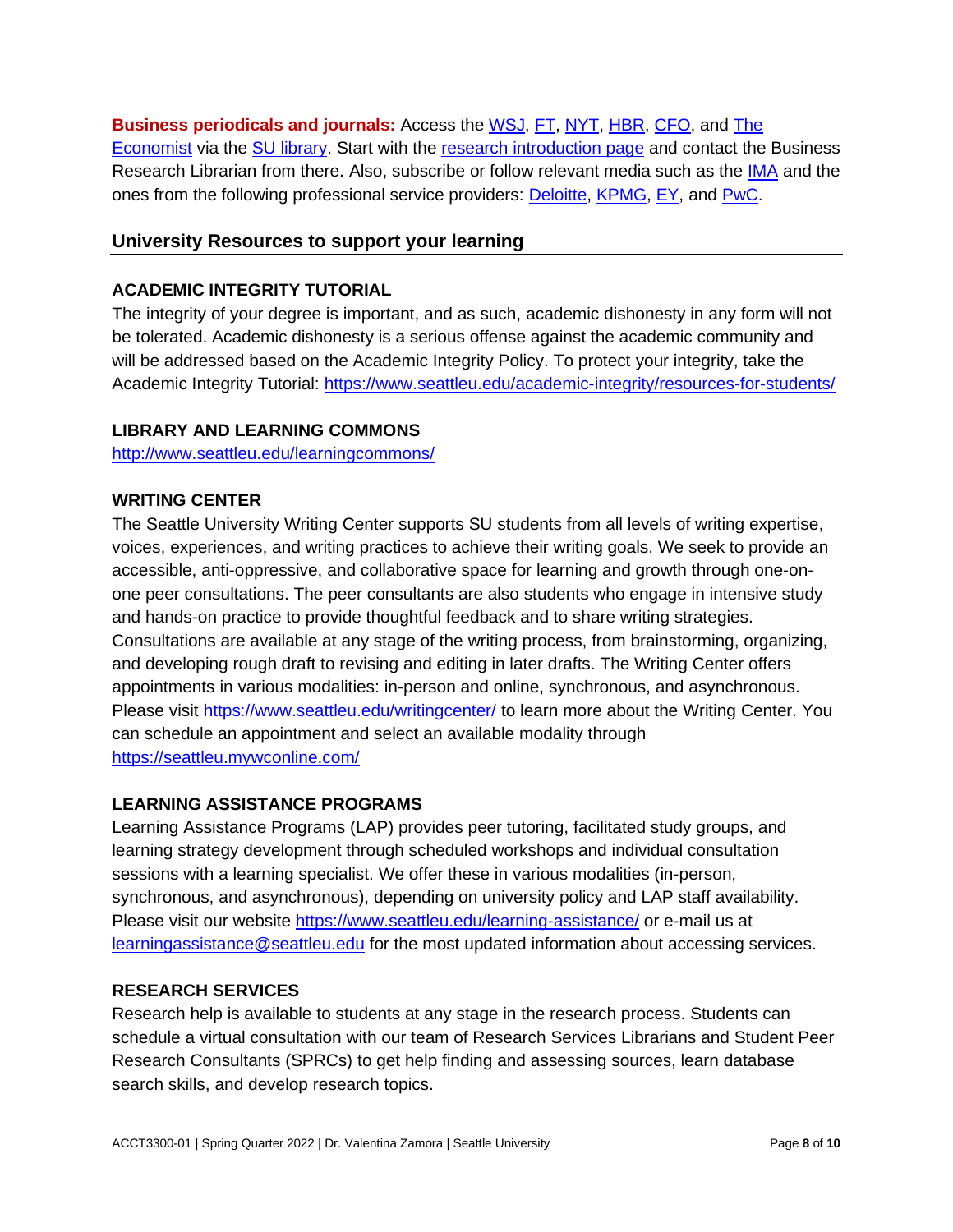To learn more, or for assistance via chat/phone/email, check out our Ask a Librarian page [\(https://www.seattleu.edu/library/askalibrarian/\)](https://nam02.safelinks.protection.outlook.com/?url=https%3A%2F%2Fwww.seattleu.edu%2Flibrary%2Faskalibrarian%2F&data=04%7C01%7Cgreend%40seattleu.edu%7Caf170627cc644517733608d987810488%7Cbc10e052b01c48499967ee7ec74fc9d8%7C0%7C0%7C637689810460609282%7CUnknown%7CTWFpbGZsb3d8eyJWIjoiMC4wLjAwMDAiLCJQIjoiV2luMzIiLCJBTiI6Ik1haWwiLCJXVCI6Mn0%3D%7C1000&sdata=3rJuro%2BhtMlVVPjhwojZgyh%2F7YW9rZpyLeZrvY5Jr5Y%3D&reserved=0) or book a Virtual Consultation online [\(https://www.seattleu.edu/library/consultation/\)](https://www.seattleu.edu/library/consultation/).

## **MATH LAB**

The Math Lab offers one-on-one tutoring to students enrolled in lower division mathematics courses. Please visit our website at [https://www.seattleu.edu/scieng/math/student](https://www.seattleu.edu/scieng/math/student-resources/math-lab/)[resources/math-lab/](https://www.seattleu.edu/scieng/math/student-resources/math-lab/) for more information.

## **ENGLISH-LANGUAGE LEARNING CENTER (ELLC)**

The English Language Learning Center (ELLC) offers free tutoring for all SU students who are non-native speakers of English. Experienced ELLC tutors can help you improve your English language skills and better understand American culture. We can help with any type of assignment: written essays, online discussions, oral presentations, interview practice, etc. For the schedule or to book a session please visit <https://www.seattleu.edu/ellc/ellc-tutoring/>

## **SUPPORT FOR REMOTE LEARNING**

Remember to review the online tutorial that our Center for Digital Learning and Innovation has created to support your remote learning experience: <https://seattleu.instructure.com/courses/1563070>

Students and faculty have reported a more engaging learning experience when using video on Zoom. We know not everyone has the ability to have their camera on all the time, for a variety of reasons. If you aren't able to do so, be sure to stay connected in other ways (in chat or vocally).

## **BORROW A CHROMEBOOK OR AN INTERNET HOTSPOT FROM THE LIBRARY**

If you are having difficulty with remote learning because your laptop is older or your internet access is patchy, the Library is currently loaning out Chromebooks and internet hotspots. You can submit a request by emailing the Library; follow the link under "Technology Lending" at: <https://libguides.seattleu.edu/technology#s-lg-box-23259286>

## **University policies**

#### **SUPPORT FOR STUDENTS WITH DISABILITIES**

Seattle University values diverse types of learners and is committed to ensuring that each student is afforded an equal opportunity to participate in learning experiences. Disability Services (DS) works with students with disabilities to provide reasonable accommodations to support their learning experiences. Disabilities include "invisible disabilities," such as a learning disability, a chronic health problem, or a mental health condition. This could include any longterm effects of COVID, even after recovery ("long-COVID"), if a health care provider determines it is a chronic health problem.